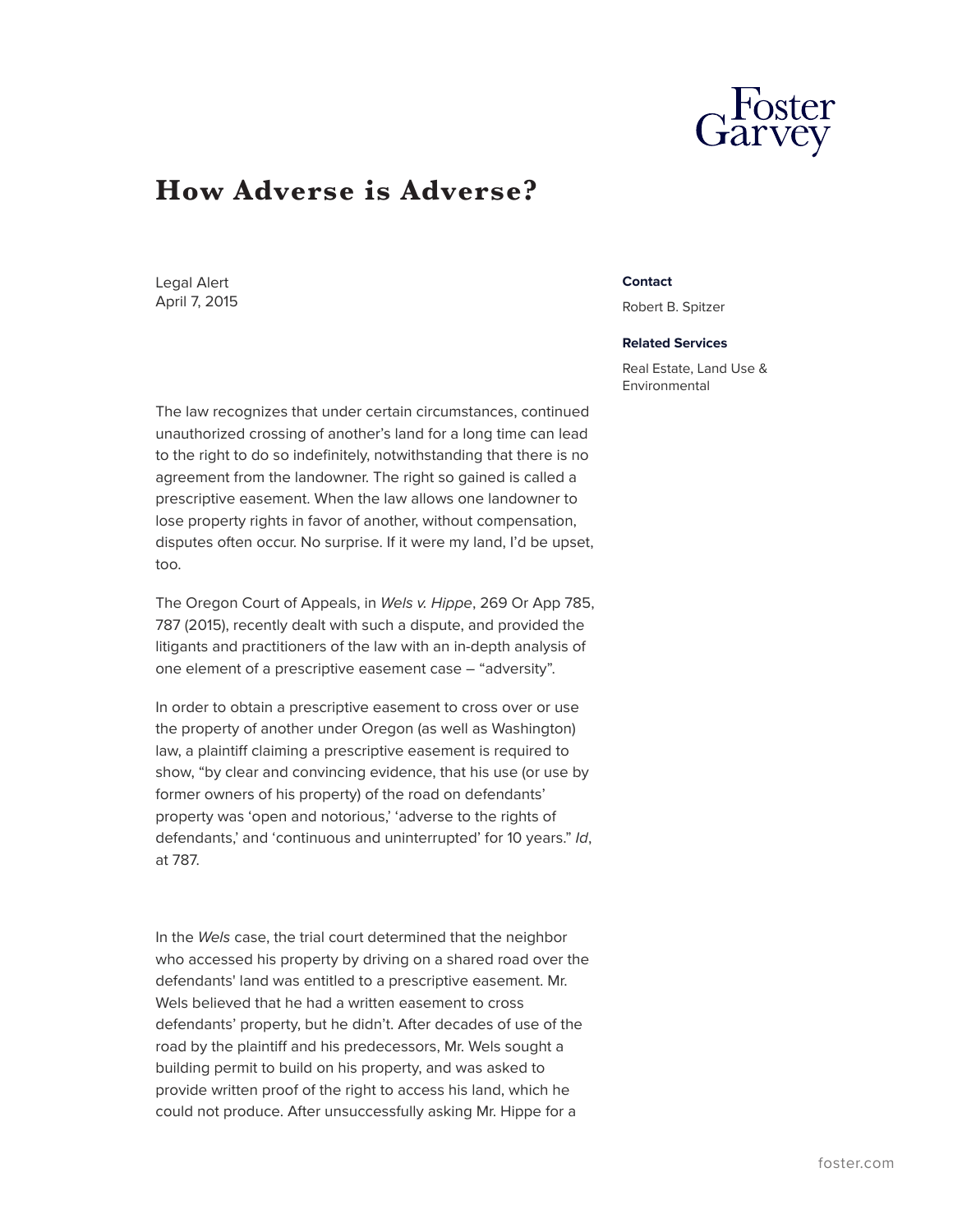

written easement, Wels brought the lawsuit to establish his legal right to use the road to access his land. On appeal, the owner of the burdened property argued, among other defenses, that Mr. Wels failed to show that the use of the road/easement was "adverse to the rights of defendants" because use of the road did not interfere with the landowner in any way. The Court of Appeals ruled that Mr. Wels "established adversity through direct evidence of his mistaken claim of right, which does not require that plaintiff show that his use interfered with defendants' use of their property."

The primary issue before the Court of Appeals was whether the plaintiff had shown that his use of the road across defendants' property was "adverse". The Court indicated that the element of "adversity" can be established in two ways:

1) Open [use] for ten years equates to a presumption of adversity, *Feldman* [*et ux*] *v. Knapp* [*et ux*], 196 Or 453, 250 P2d 92 (1952). This presumption can be overcome by showing the easement was over an existing way and the use did not interfere with the owner's rights, *McGrath v. Bradley*, 238 Or App 269, 242 P3d 670 (2010). Such presumption can also be overcome by showing the use was 'permissive,' but to overcome the presumption the evidence must do more than show 'mere acquiescence' in the non-owner's use of the land, *Id.* & *Feldman Supra*; or

2) Direct evidence that claimant mistakenly thought he had a right to use the property (e.g., Plaintiff always thought he had the right and so never asked for permission). *Kondor v. Prose*, 50 Or App 55, 622 P2d 741 (1981).

*Id*, at 791-792. The key according to the Court of Appeals, is that the party claiming a prescriptive easement must show that his use of the road is not in "subordination" to the property owners' rights. Either a belief in a legal right or a claimed legal right to use the servient property is inconsistent with use by permission of the servient owner, thus establishing use that is not in subordination to the servient owner.

The defendants and the dissent argued that there must be some element of interference, or something more than the property owner's acquiescence to the use of the road for the plaintiff to prevail by clean and convincing evidence. However the majority of the Court said the plaintiff's mistaken belief that he had the right to cross over defendants' land, was enough to satisfy this element.

The dissent, written by Judge DeVore, argues that the majority view will create a "subjective theory of adverseness". *Id*, at 812.

The conflict requires this court to decide whether the law will continue to require that, in order to claim a prescriptive easement over preexisting roads of unknown origin, the claimants must show that their use *interfered* with the owner's use of the road, so as to prove the requisite open, notorious, and adverse use. The majority opinion offers a nascent alternative that will render the long-established rule immaterial. The alternative posited is that the court will now